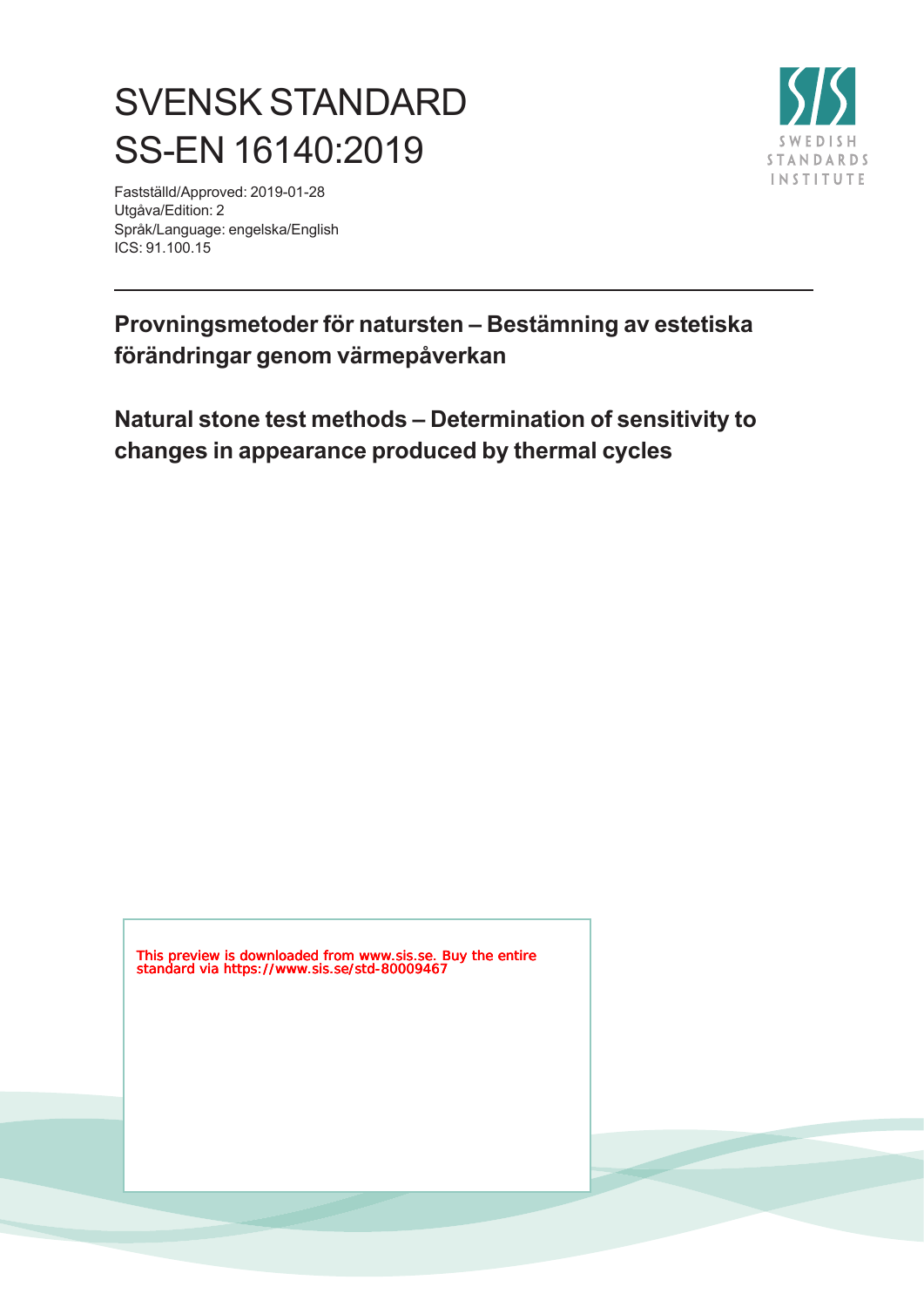## Standarder får världen att fungera

*SIS (Swedish Standards Institute) är en fristående ideell förening med medlemmar från både privat och offentlig sektor. Vi är en del av det europeiska och globala nätverk som utarbetar internationella standarder. Standarder är dokumenterad kunskap utvecklad av framstående aktörer inom industri, näringsliv och samhälle och befrämjar handel över gränser, bidrar till att processer och produkter blir säkrare samt effektiviserar din verksamhet.* 

#### **Delta och påverka**

Som medlem i SIS har du möjlighet att påverka framtida standarder inom ditt område på nationell, europeisk och global nivå. Du får samtidigt tillgång till tidig information om utvecklingen inom din bransch.

#### **Ta del av det färdiga arbetet**

Vi erbjuder våra kunder allt som rör standarder och deras tillämpning. Hos oss kan du köpa alla publikationer du behöver – allt från enskilda standarder, tekniska rapporter och standardpaket till handböcker och onlinetjänster. Genom vår webbtjänst e-nav får du tillgång till ett lättnavigerat bibliotek där alla standarder som är aktuella för ditt företag finns tillgängliga. Standarder och handböcker är källor till kunskap. Vi säljer dem.

#### **Utveckla din kompetens och lyckas bättre i ditt arbete**

Hos SIS kan du gå öppna eller företagsinterna utbildningar kring innehåll och tillämpning av standarder. Genom vår närhet till den internationella utvecklingen och ISO får du rätt kunskap i rätt tid, direkt från källan. Med vår kunskap om standarders möjligheter hjälper vi våra kunder att skapa verklig nytta och lönsamhet i sina verksamheter.

**Vill du veta mer om SIS eller hur standarder kan effektivisera din verksamhet är du välkommen in på www.sis.se eller ta kontakt med oss på tel 08-555 523 00.**

## Standards make the world go round

*SIS (Swedish Standards Institute) is an independent non-profit organisation with members from both the private and public sectors. We are part of the European and global network that draws up international standards. Standards consist of documented knowledge developed by prominent actors within the industry, business world and society. They promote cross-border trade, they help to make processes and products safer and they streamline your organisation.*

#### **Take part and have influence**

As a member of SIS you will have the possibility to participate in standardization activities on national, European and global level. The membership in SIS will give you the opportunity to influence future standards and gain access to early stage information about developments within your field.

#### **Get to know the finished work**

We offer our customers everything in connection with standards and their application. You can purchase all the publications you need from us - everything from individual standards, technical reports and standard packages through to manuals and online services. Our web service e-nav gives you access to an easy-to-navigate library where all standards that are relevant to your company are available. Standards and manuals are sources of knowledge. We sell them.

#### **Increase understanding and improve perception**

With SIS you can undergo either shared or in-house training in the content and application of standards. Thanks to our proximity to international development and ISO you receive the right knowledge at the right time, direct from the source. With our knowledge about the potential of standards, we assist our customers in creating tangible benefit and profitability in their organisations.

**If you want to know more about SIS, or how standards can streamline your organisation, please visit www.sis.se or contact us on phone +46 (0)8-555 523 00**



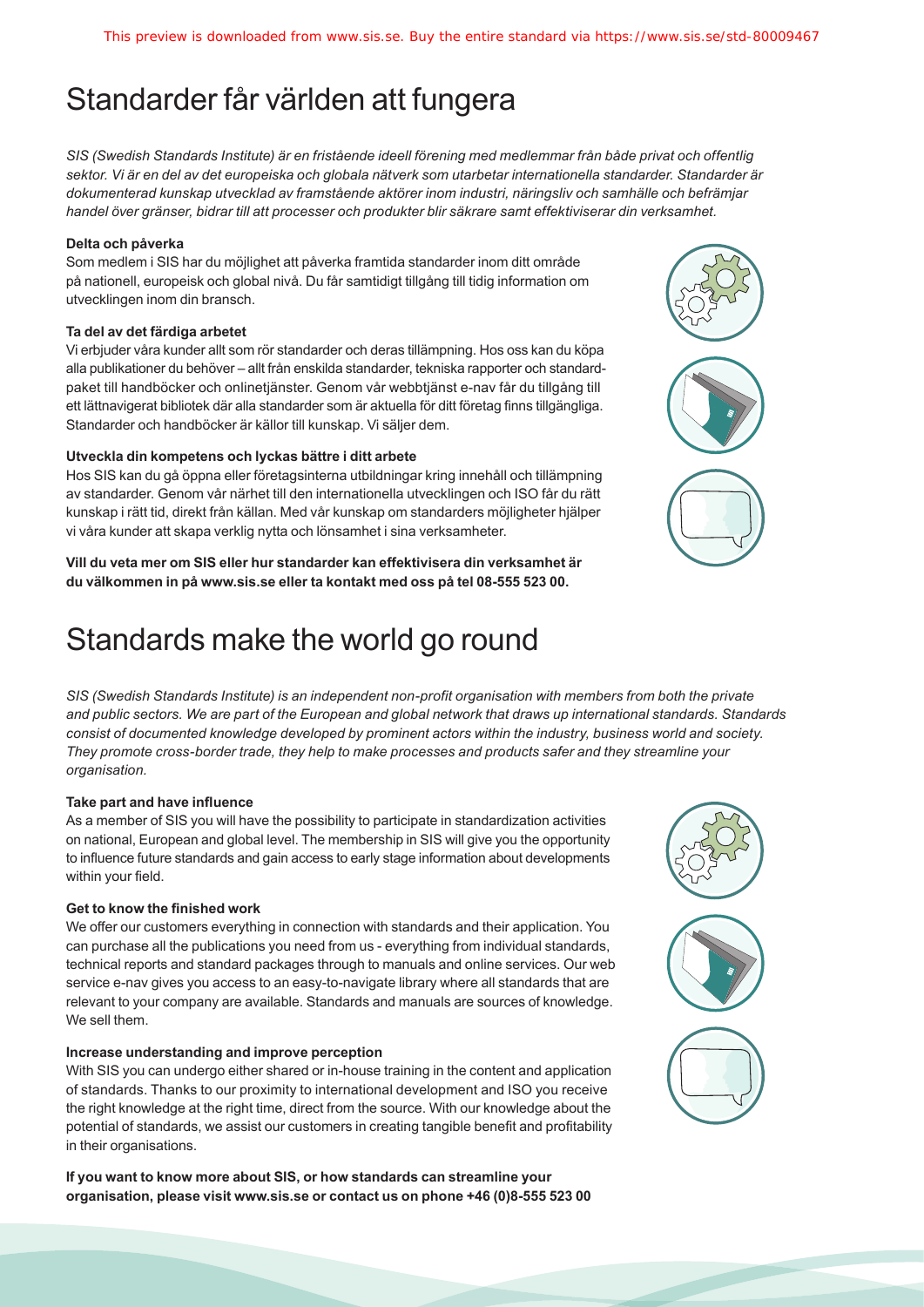Europastandarden EN 16140:2019 gäller som svensk standard. Detta dokument innehåller den officiella engelska versionen av EN 16140:2019.

Denna standard ersätter SS-EN 16140:2011, utgåva 1.

The European Standard EN 16140:2019 has the status of a Swedish Standard. This document contains the official version of EN 16140:2019.

This standard supersedes the SS-EN 16140:2011, edition 1.

© Copyright / Upphovsrätten till denna produkt tillhör SIS, Swedish Standards Institute, Stockholm, Sverige. Användningen av denna produkt regleras av slutanvändarlicensen som återfinns i denna produkt, se standardens sista sidor.

© Copyright SIS, Swedish Standards Institute, Stockholm, Sweden. All rights reserved. The use of this product is governed by the end-user licence for this product. You will find the licence in the end of this document.

*Upplysningar om sakinnehållet i standarden lämnas av SIS, Swedish Standards Institute, telefon 08-555 520 00. Standarder kan beställas hos SIS som även lämnar allmänna upplysningar om svensk och utländsk standard.*

*Information about the content of the standard is available from the Swedish Standards Institute (SIS), telephone +46 8 555 520 00. Standards may be ordered from SIS, who can also provide general information about Swedish and foreign standards.*

Denna standard är framtagen av kommittén för Natursten, SIS / TK 508.

Har du synpunkter på innehållet i den här standarden, vill du delta i ett kommande revideringsarbete eller vara med och ta fram andra standarder inom området? Gå in på www.sis.se - där hittar du mer information.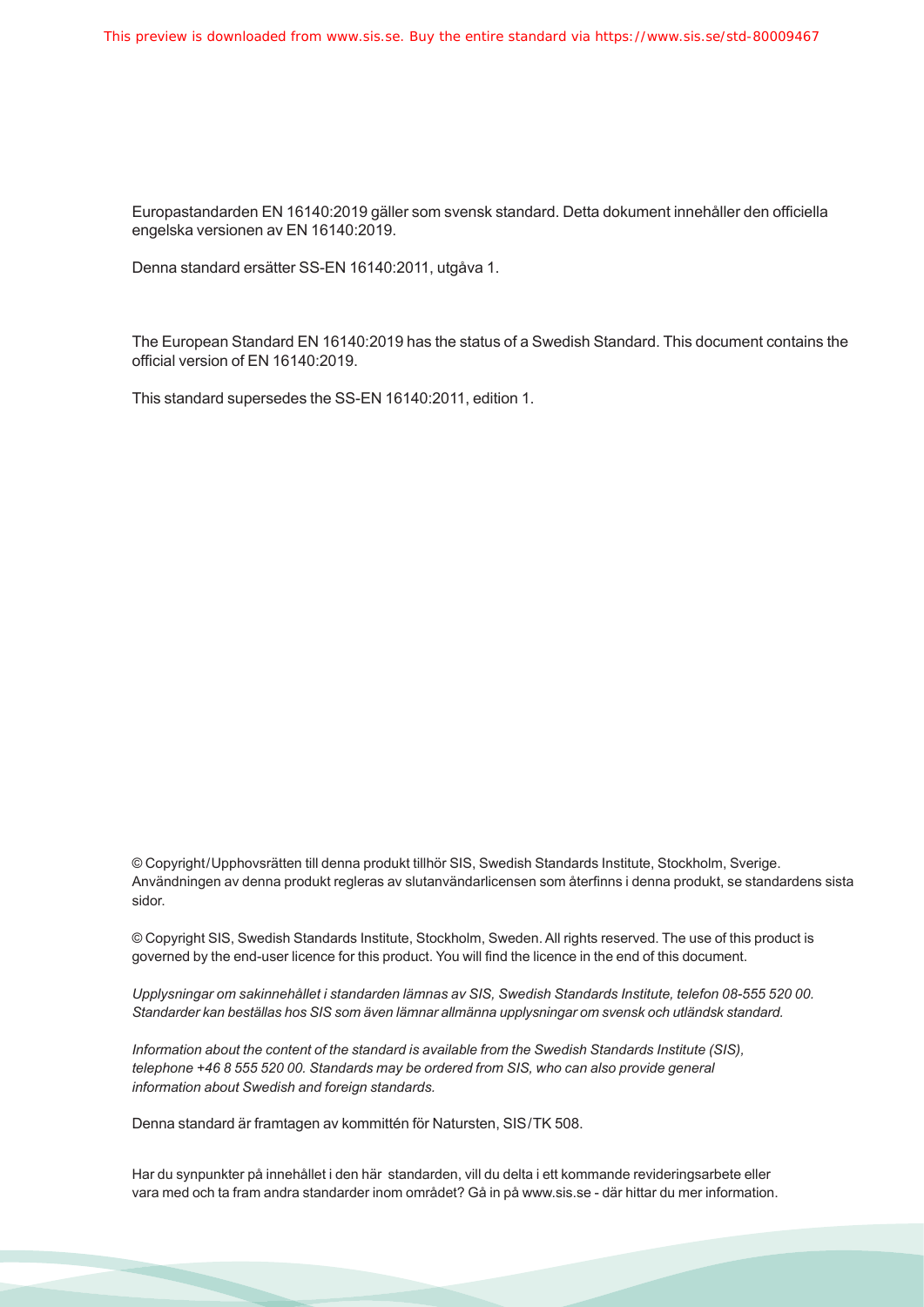This preview is downloaded from www.sis.se. Buy the entire standard via https://www.sis.se/std-80009467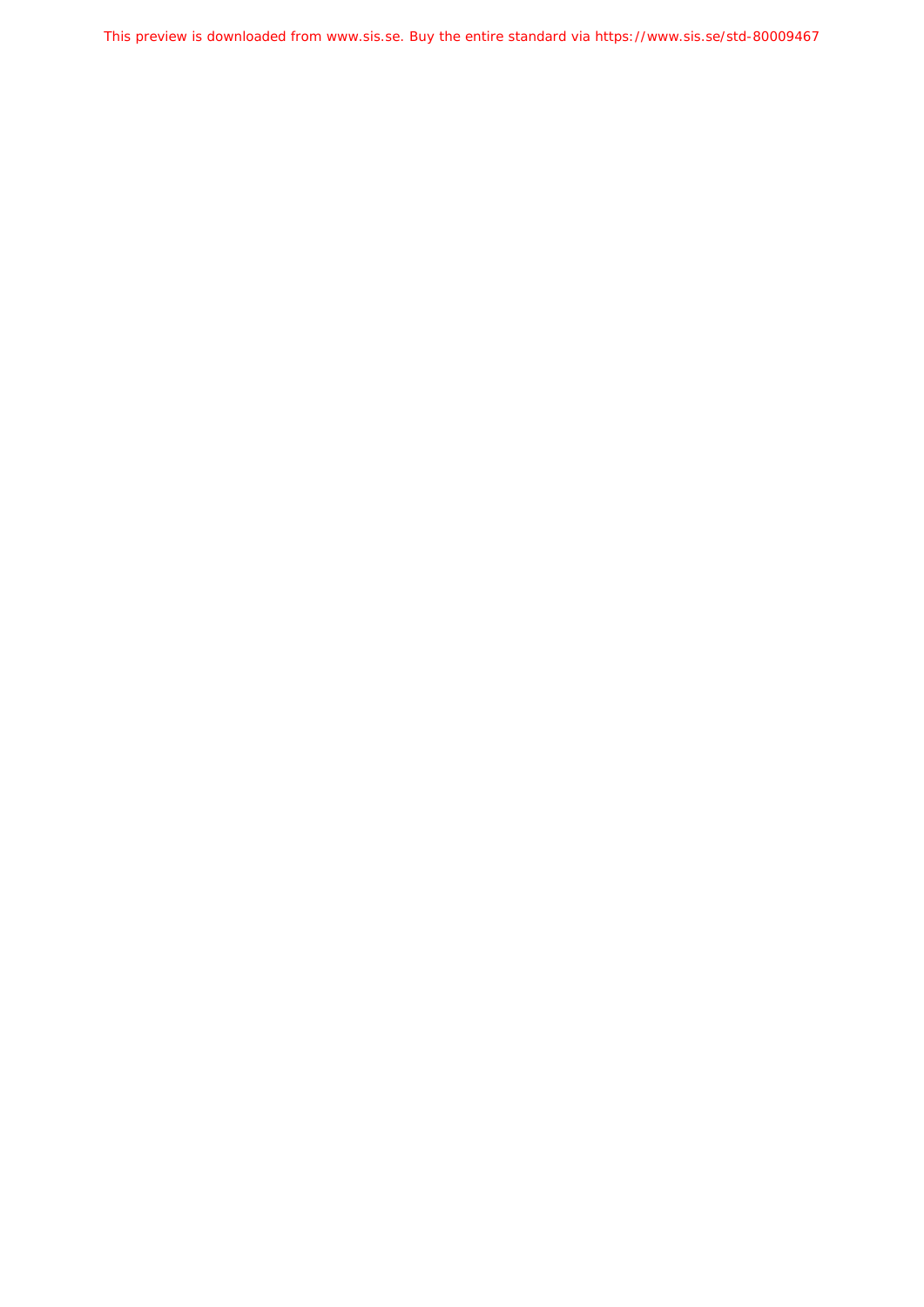## EUROPEAN STANDARD NORME EUROPÉENNE EUROPÄISCHE NORM

## **EN 16140**

January 2019

ICS 91.100.15 Supersedes EN 16140:2011

English Version

## Natural stone test methods - Determination of sensitivity to changes in appearance produced by thermal cycles

Méthodes d'essai pour pierres naturelles - Détermination de la sensibilité aux changements d'aspect induits par des cycles thermiques

 Prüfverfahren für Naturwerkstein - Bestimmung der Empfindlichkeit gegen Änderungen des äußeren Erscheinungsbildes durch thermische Zyklen

This European Standard was approved by CEN on 19 November 2018.

CEN members are bound to comply with the CEN/CENELEC Internal Regulations which stipulate the conditions for giving this European Standard the status of a national standard without any alteration. Up-to-date lists and bibliographical references concerning such national standards may be obtained on application to the CEN-CENELEC Management Centre or to any CEN member.

This European Standard exists in three official versions (English, French, German). A version in any other language made by translation under the responsibility of a CEN member into its own language and notified to the CEN-CENELEC Management Centre has the same status as the official versions.

CEN members are the national standards bodies of Austria, Belgium, Bulgaria, Croatia, Cyprus, Czech Republic, Denmark, Estonia, Finland, Former Yugoslav Republic of Macedonia, France, Germany, Greece, Hungary, Iceland, Ireland, Italy, Latvia, Lithuania, Luxembourg, Malta, Netherlands, Norway, Poland, Portugal, Romania, Serbia, Slovakia, Slovenia, Spain, Sweden, Switzerland, Turkey and United Kingdom.



EUROPEAN COMMITTEE FOR STANDARDIZATION COMITÉ EUROPÉEN DE NORMALISATION EUROPÄISCHES KOMITEE FÜR NORMUNG

**CEN-CENELEC Management Centre: Rue de la Science 23, B-1040 Brussels** 

Ref. No. EN 16140:2019 E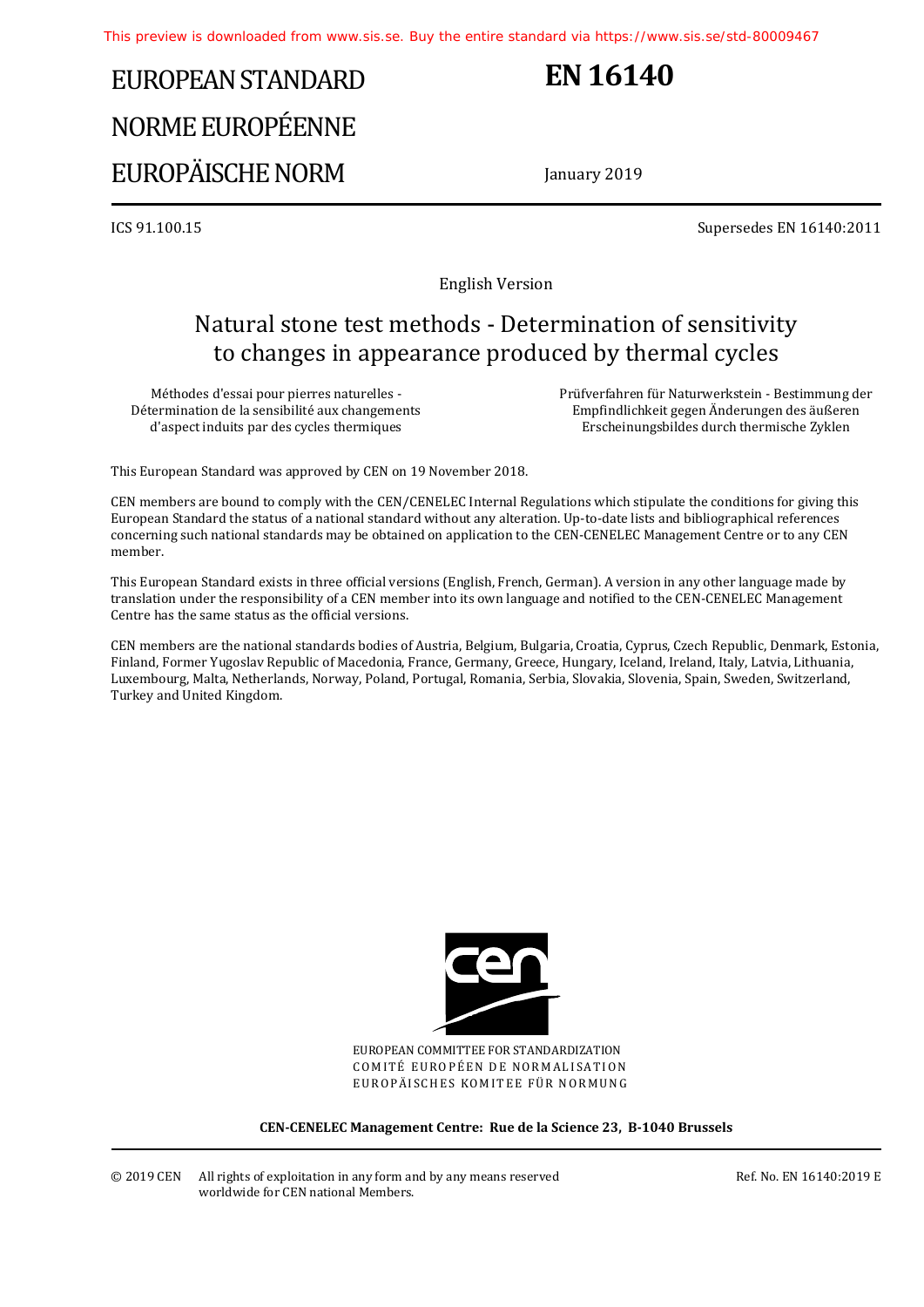This preview is downloaded from www.sis.se. Buy the entire standard via https://www.sis.se/std-80009467

### SS-EN 16140:2019 (E)

## **Contents**

| $\overline{2}$   |  |  |
|------------------|--|--|
| 3                |  |  |
| $\boldsymbol{4}$ |  |  |
| 5                |  |  |
| 6                |  |  |
| 7                |  |  |
| 7.1              |  |  |
| 7.2              |  |  |
| 7.2.1            |  |  |
| 7.2.2            |  |  |
| 8                |  |  |
| 8.1              |  |  |
| 8.2              |  |  |
| 8.3              |  |  |
| 9                |  |  |
| 10               |  |  |
|                  |  |  |
|                  |  |  |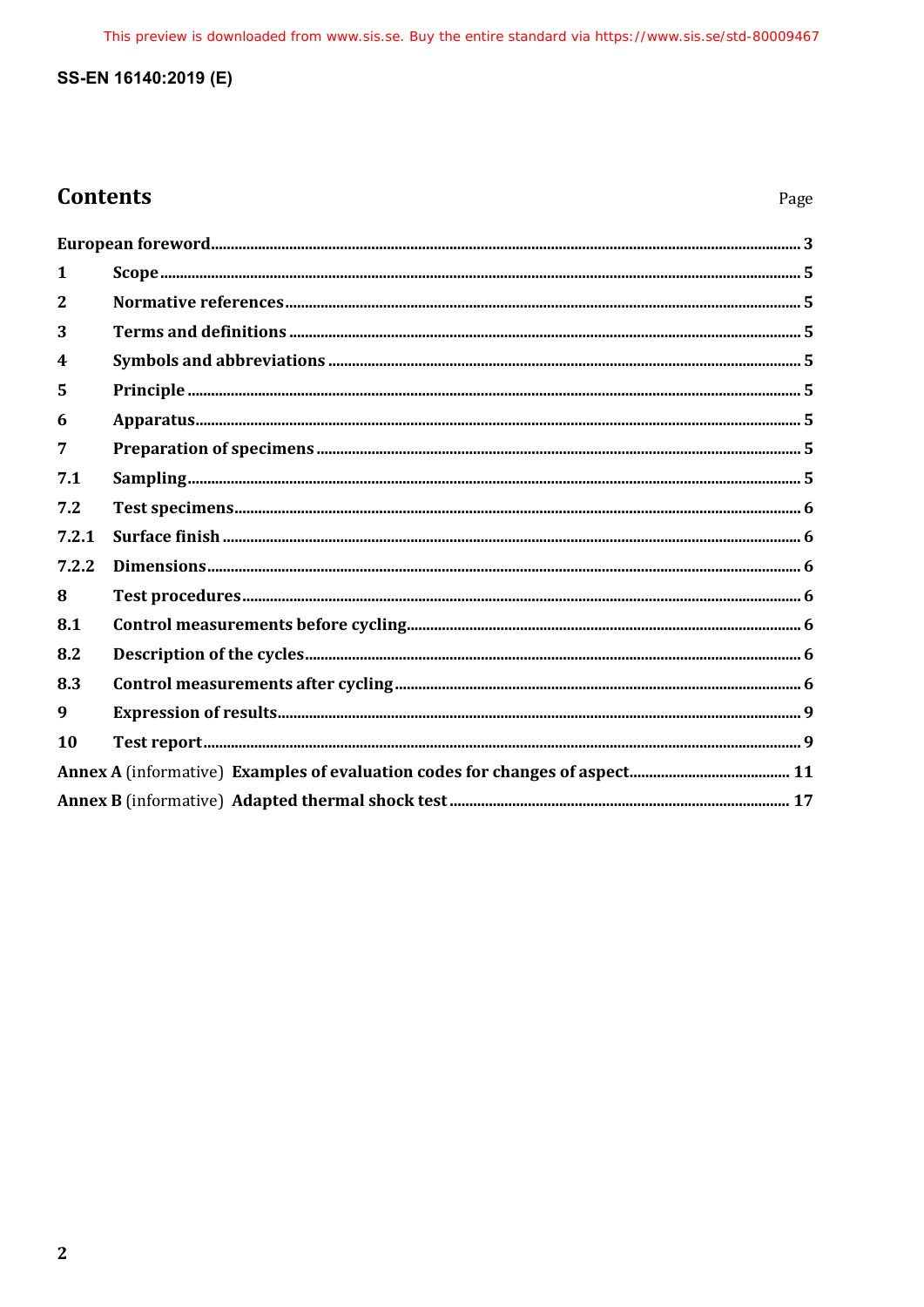## **European foreword**

This document (EN 16140:2019) has been prepared by Technical Committee CEN/TC 246 "Natural stones", the secretariat of which is held by UNI.

This European Standard shall be given the status of a national standard, either by publication of an identical text or by endorsement, at the latest by July 2019, and conflicting national standards shall be withdrawn at the latest by July 2019.

Attention is drawn to the possibility that some of the elements of this document may be the subject of patent rights. CEN shall not be held responsible for identifying any or all such patent rights.

This document will supersede EN 16140:2011.

In comparison with the previous edition, the changes concern essentially the interpretation of the modification of aspect after the thermal cycles.

In Annex A, the figures are completed and clarified.

This European Standard is one of the series of standards for tests on natural stone.

Test methods for natural stone consist of the following standards:

- EN 1925, *Natural stone test methods Determination of water absorption coefficient by capillarity;*
- EN 1926, *Natural stone test methods Determination of uniaxial compressive strength;*
- EN 1936, *Natural stone test methods Determination of real density and apparent density, and of total and open porosity;*
- EN 12370, *Natural stone test methods Determination of resistance to salt crystallization;*
- EN 12371, *Natural stone test methods Determination of frost resistance;*
- EN 12372, *Natural stone test methods Determination of flexural strength under concentrated load;*
- EN 12407, *Natural stone test methods Petrographic examination;*
- EN 12440, *Natural stone Denomination criteria;*
- EN 12670, *Natural stone Terminology;*
- EN 13161, *Natural stone test methods Determination of flexural strength under constant moment;*
- EN 13364, *Natural stone test methods Determination of the breaking load at dowel hole;*
- EN 13373, *Natural stone test methods Determination of geometric characteristics on units;*
- EN 13755, *Natural stone test methods Determination of water absorption at atmospheric pressure;*
- EN 14066, *Natural stone test methods Determination of resistance to ageing by thermal shock;*
- EN 14146, *Natural stone test methods Determination of the dynamic modulus of elasticity (by measuring the fundamental resonance frequency);*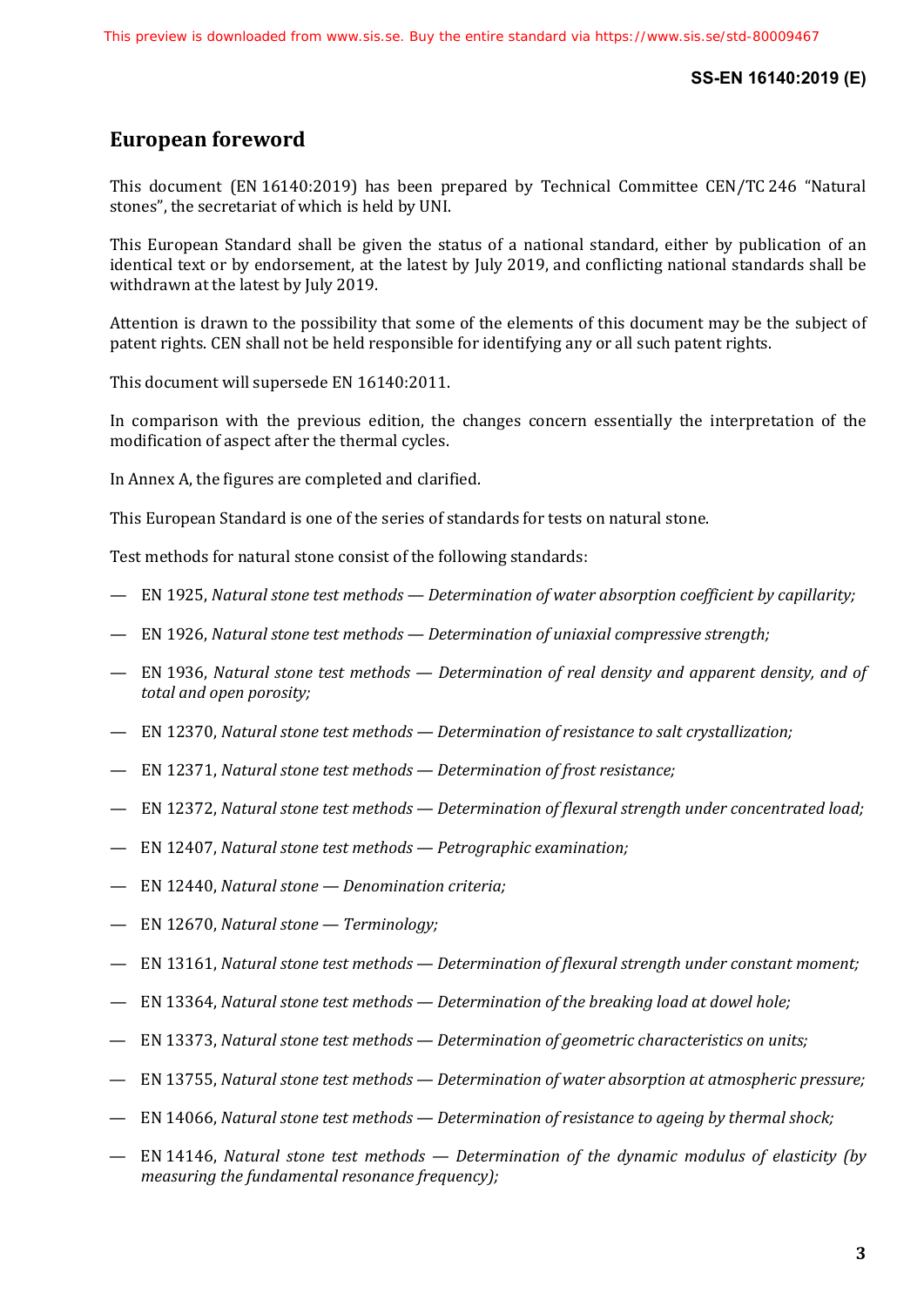- EN 14147, *Natural stone test methods Determination of resistance to ageing by salt mist;*
- EN 14157, *Natural stone test methods Determination of the abrasion resistance;*
- EN 14158, *Natural stone test methods Determination of rupture energy;*
- EN 14231, *Natural stone test methods Determination of the slip resistance by means of the pendulum tester;*
- EN 14579, *Natural stone test methods Determination of sound speed propagation;*
- EN 14580, *Natural stone test methods Determination of static elastic modulus;*
- EN 14581, *Natural stone test methods Determination of linear thermal expansion coefficient;*
- EN 16301, *Natural stone test methods Determination of sensitivity to accidental staining.*

According to the CEN-CENELEC Internal Regulations, the national standards organisations of the following countries are bound to implement this European Standard: Austria, Belgium, Bulgaria, Croatia, Cyprus, Czech Republic, Denmark, Estonia, Finland, Former Yugoslav Republic of Macedonia, France, Germany, Greece, Hungary, Iceland, Ireland, Italy, Latvia, Lithuania, Luxembourg, Malta, Netherlands, Norway, Poland, Portugal, Romania, Serbia, Slovakia, Slovenia, Spain, Sweden, Switzerland, Turkey and the United Kingdom.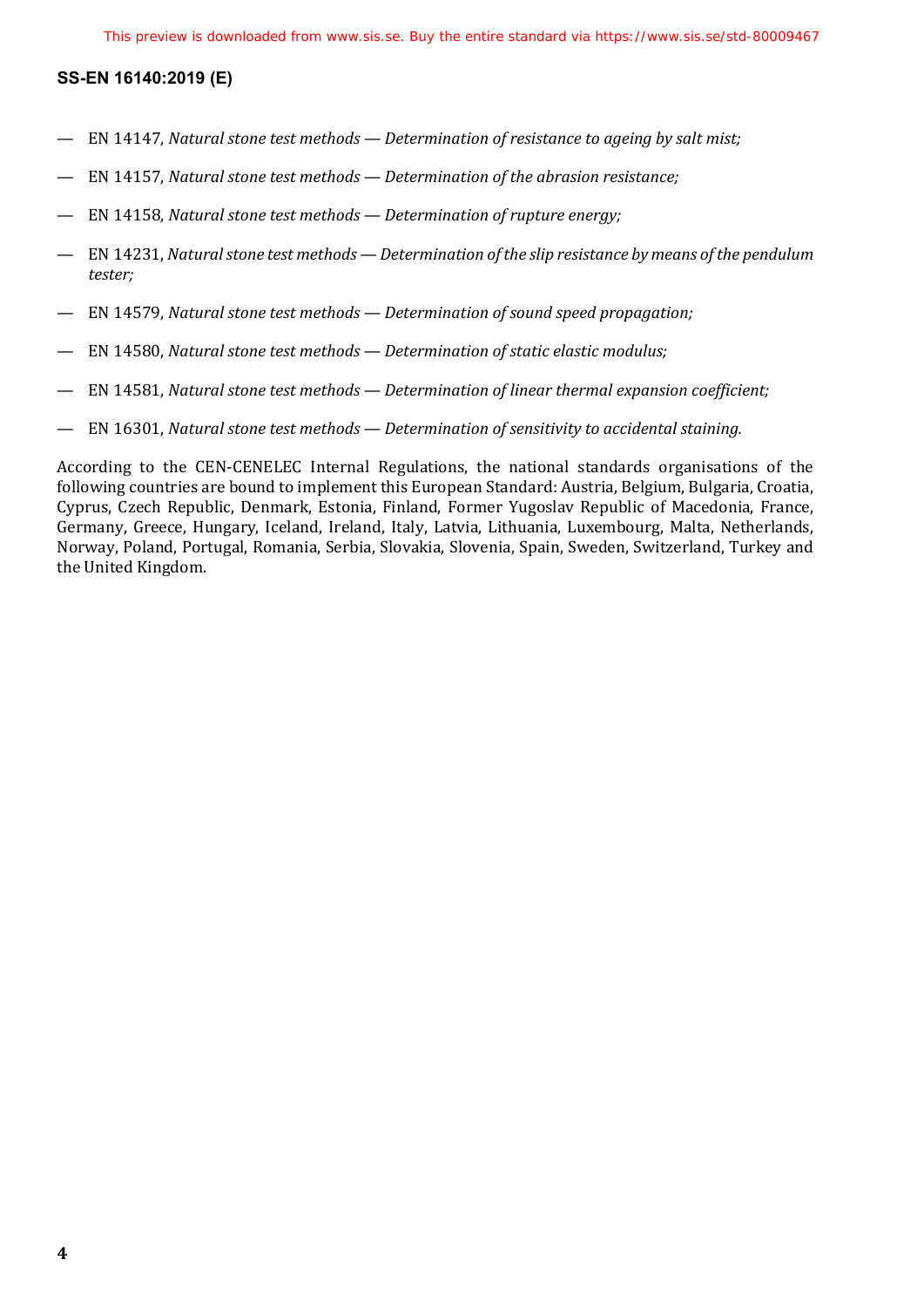## **1 Scope**

This document specifies a method to assess possible alterations of natural stones (mainly visible sensitivity to oxidation processes) under the effect of sudden changes in temperature (thermal shock).

### **2 Normative references**

The following documents are referred to in the text in such a way that some or all of their content constitutes requirements of this document. For dated references, only the edition cited applies. For undated references, the latest edition of the referenced document (including any amendments) applies.

EN ISO 11664-2, *Colorimetry - Part 2: CIE standard illuminants (ISO 11664-2)*

### **3 Terms and definitions**

No terms and definitions are listed in this document.

ISO and IEC maintain terminological databases for use in standardization at the following addresses:

- IEC Electropedia: available at http://www.electropedia.org/
- ISO Online browsing platform: available at http://www.iso.org/obp

#### **4 Symbols and abbreviations**

*e* Thickness of the test specimens, in mm

### **5 Principle**

The specimens are subjected to successive cycles, each formed by drying at  $(70 \pm 5)$  °C followed by immediate immersion in water at  $(20 \pm 5)$  °C.

#### **6 Apparatus**

**6.1** A ventilated oven capable of maintaining a temperature of  $(70 \pm 5)$  °C.

**6.2** A covered tank with a flat base, comprising small non-oxidising and non-absorbent supports for the specimens.

- **6.3** A digital camera of a minimum 2,5 MPixels, uncompressed or a scanner, with a sufficient resolution.
- **6.4** Daylight or artificial light D65 (6 500 K) according to EN ISO 11664-2.
- **6.5** A magnifying glass of at least five increases.

#### **7 Preparation of specimens**

#### **7.1 Sampling**

The sampling is not the responsibility of the test laboratory except where specially requested. At least seven specimens shall be selected from a homogeneous batch. One of these specimens is used as reference specimen and is not subjected to any tests.

The samples shall be representative of the stone and avoid irrelevant particularities.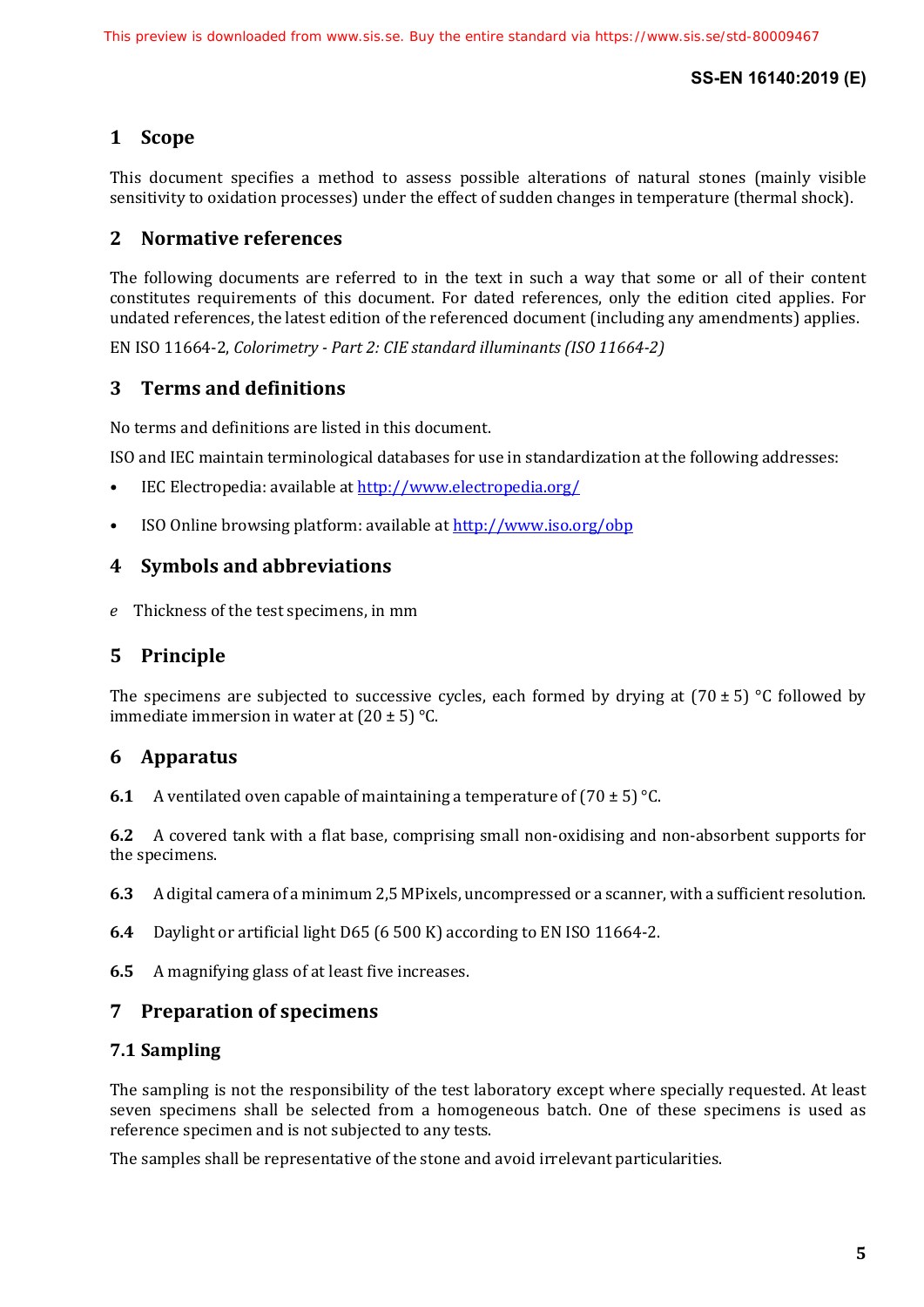#### **7.2 Test specimens**

#### **7.2.1 Surface finish**

As a standard reference (identification test) surface finish of the faces of the specimens shall be sawn.

In case of necessity as required for application (technological test), other surface finishes (e.g. honed, polished, flamed, sandblasted, splitting) may be tested.

#### **7.2.2 Dimensions**

As a standard reference (identification test) the test specimens shall be (200 × 200) mm ± 10 mm × *e*.

In case of necessity as required for application (technological test), other dimensions may be used. In this case, test specimens may be final products or sawn from final products.

## **8 Test procedures**

### **8.1 Control measurements before cycling**

The standardized surfaces of dried specimens are submitted to a thorough visual inspection, with the aid of a magnifying glass of at least five increases. All relevant features of its texture and also all visual and structural alterations of each specimen shall be noted, such as cracks, holes, swelling, spots, oxidations, or presence of metallic minerals or other sensitive minerals (e.g. biotite, hornblendes, etc.). A photographic (or scanner) record of all specimens to be tested shall be made. Daylight or artificial light D65 is used during the photography and the evaluation.

#### **8.2 Description of the cycles**

As a standard reference (identification test) the specimens are subjected to changes of temperature according to the following procedure:  $(18 \pm 1)$  h in a ventilated oven at  $(70 \pm 5)$  °C, immediately followed by  $(6 \pm 0.5)$  h of complete submersion in distilled or demineralized water, whose temperature before the immersion of the specimens is  $(20 \pm 5)$  °C.

Both in the oven and in the water container, the specimens are placed in vertical position on the supports at a distance of at least 50 mm from one another and from the wall. In the water container, the specimens are placed on supports located at the bottom of the container which has been filled with water to such a height that its level above the specimens is  $(60 \pm 10)$  mm. The procedure described above constitutes one cycle. If the test is to be interrupted at any time, other than for testing, then the specimens are to be immersed in water at  $(20 \pm 5)$  °C. The test consists in a total of 20 cycles.

#### **8.3 Control measurements after cycling**

After the 20<sup>th</sup> cycle, the standardized surfaces of the specimens are visually inspected and compared general aspect or colour with the reference specimen. All alterations are noted. A photographic (or scanner) record shall be made, which includes both tested specimens and reference specimen placed next to one another.

The observation shall be carried out by placing the reference specimen against the tested specimens and viewing them at a distance of about two metres under normal daylight conditions and recording any visible differences in the characteristics of the stones (see Figure 1).